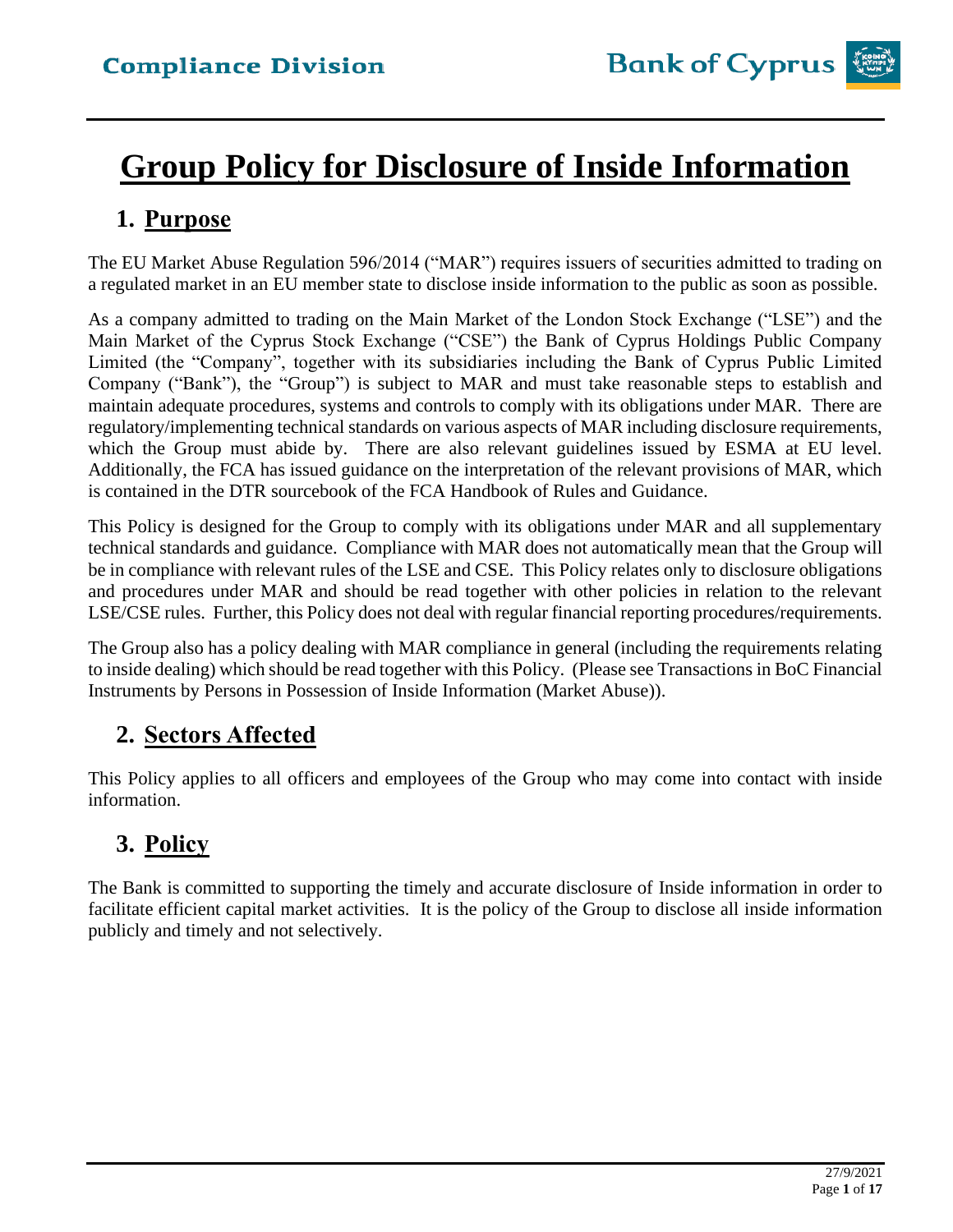

The objectives of this Policy are:

- To ensure that the Company complies at all times with the MAR disclosure obligations to which it is subject as a listed company.
- To ensure that information disclosed by the Company is timely, balanced, unbiased and contains sufficient details to allow informed investment decision-making. All information will be released as soon as it is known, unless there are exceptional reasons for maintaining confidentiality. The Bank is committed not to omit or otherwise withhold information solely because it may reflect negatively on the Bank.
- To ensure that disclosure of inside information is made in a manner that ensures wide dissemination of the information and so that selective disclosure is avoided. Information is announced to the competent authority and at the same time is made available on the company website and disseminated to the Investor Relations mailing list and to the Group employees.
- To protect the confidentiality of competitively sensitive information within the context of the Company's disclosure obligations.
- To provide a framework that supports and fosters confidence in the quality and integrity of information released by the Company; and
- To provide appropriate guidance for the company staff in executing their duties in accordance with the Company's disclosure obligations.

Non-compliance issues depending on their severity, the penalties they carry and reputational risk involved will be assessed for the impact on the capital adequacy and liquidity of the Bank and relevant measures will be set in place.

## **4. Definitions**

**Inside information** – information of a precise nature, which has not been made public and which, if it were made public, would be likely to have a significant effect on the prices of the shares of the Company or on the price of related derivative financial instruments.

To be considered as inside information all aspects of the above definition must be met.

**Precise nature** – information is deemed to be of a precise nature if it indicates a set of circumstances which exists or which may reasonably be expected to come into existence, or an event which has occurred or which may reasonably be expected to occur, where it is specific enough to enable a conclusion to be drawn as to the possible effect of that set of circumstances or event on the prices of the relevant financial instrument.

**Significant effect** - Information which, if it were made public, would be likely to have a significant effect on the prices of the relevant financial instruments means information a reasonable investor would be likely to use as part of the basis of his or her investment decisions.

*Annex 2* of this Policy sets out some examples of information that may potentially constitute Inside Information.

**Selective disclosure** - where a recipient owes a duty of confidentiality (regardless of whether such duty is based on a law, on regulations, on articles of association, or on a contract) to the Group, the Group may disclose Inside Information to that recipient in the normal course of its business.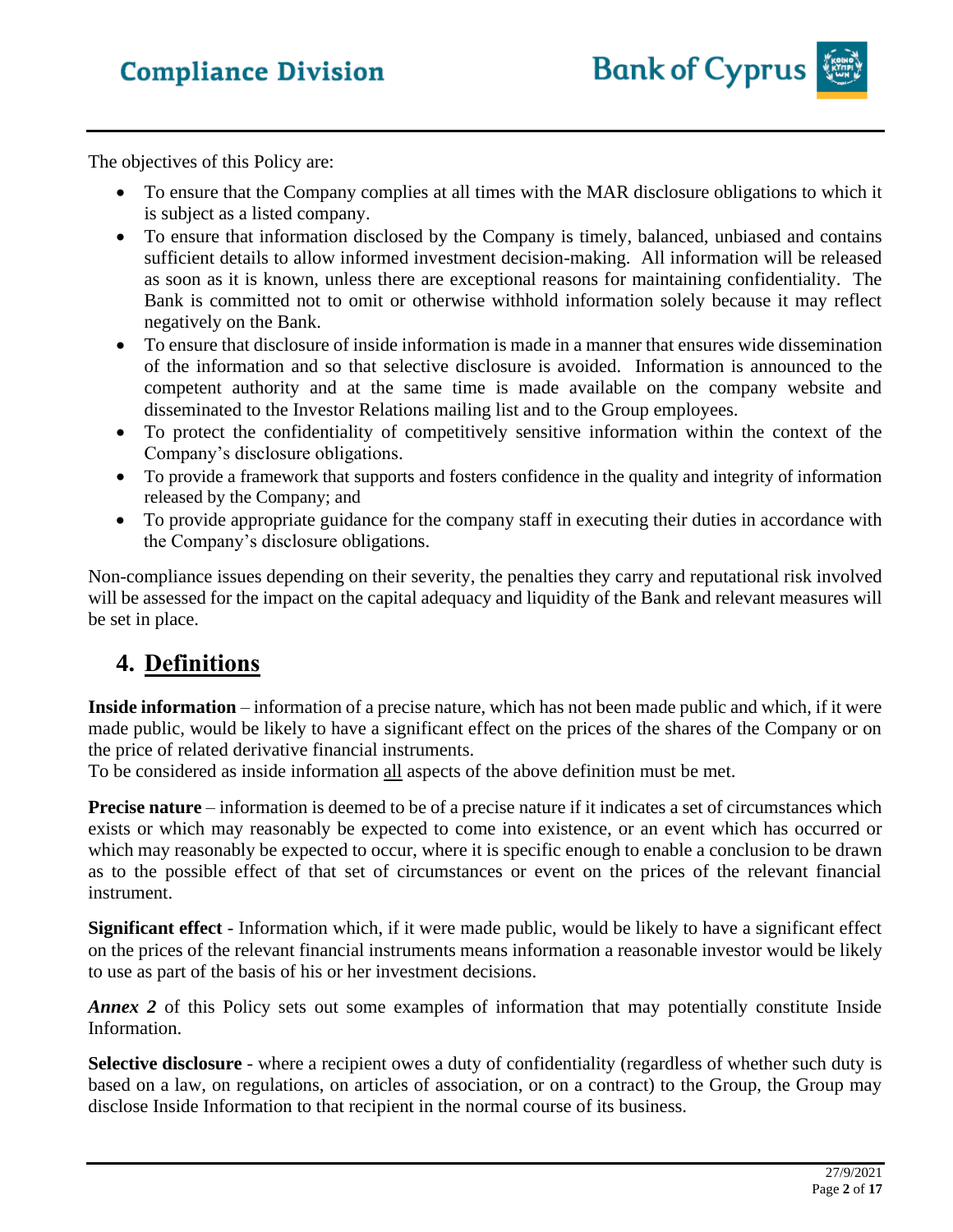Selective disclosure cannot be made to any person simply because they owe the issuer a duty of confidentiality<sup>1</sup>. For example, an issuer contemplating a major transaction which requires shareholder support or which could significantly impact its lending arrangements or credit-rating may selectively disclose details of the proposed transaction to major shareholders, its lender and/or credit-rating agency as long as the recipients are bound by a duty of confidentiality.

A non-exhaustive list<sup>2</sup> of recipients to whom an issuer may, depending on the circumstance, be justified in disclosing Inside Information (in addition to those employees of the issuer who require the information to perform their functions), can be found in *Annex 4*.

Selective disclosure to any or all of the persons referred to in *Annex 4* may not be justified in every circumstance where an issuer delays disclosure in accordance with MAR (see *Annex 5*) and that the wider the group of recipients of Inside Information the greater the likelihood of a leak which will trigger full public disclosure of the information (see below for "Dealing with rumors")<sup>3</sup>.

Note that upon the disclosure of Inside Information to them in the context of selective disclosure, such recipients will become insiders and will be included on the Company's insider lists.

Prior to make any selective disclosure of Inside Information, it needs to be ensured that:

- a) the proposed recipient has entered into a confidentiality undertaking with the Company in relation to the Inside Information (where appropriate);
- b) the written consent of the recipient to such disclosure has been received; and
- c) the approval from the Disclosure Committee has been obtained.

Note that to the extent that such selective disclosure amounts to "market sounding" under MAR, the BoC Procedure on market soundings must be applied.

## **General delay**

An issuer can delay disclosure of inside information in certain circumstances. This is commonly referred to as the 'general delay'<sup>4</sup> which is available to all issuers that are listed on a relevant EU market.

In this regard, the Company may delay disclosure to the public of Inside Information provided that all of the specified conditions are met, which are:

- immediate disclosure is likely to prejudice the legitimate interests of the Company;
- delay of disclosure is not likely to mislead the public;
- the confidentiality of that information is ensured.

With respect to a 'general delay', the Company must inform the 'competent authority' that disclosure of the information was delayed and must provide a written explanation of how the conditions were met, immediately after the information is disclosed to the public.

*Annex 5* sets out the detailed guidance issued by ESMA and the FCA on the scope of Article 17(4).

<sup>&</sup>lt;sup>1</sup> FCA DTR 2.5.7G

<sup>2</sup> FCA DTR 2.5.7G

<sup>3</sup> FCA DTR 2.5.8G and DTR 2.5.9G

 $4$  Article 17(4) MAR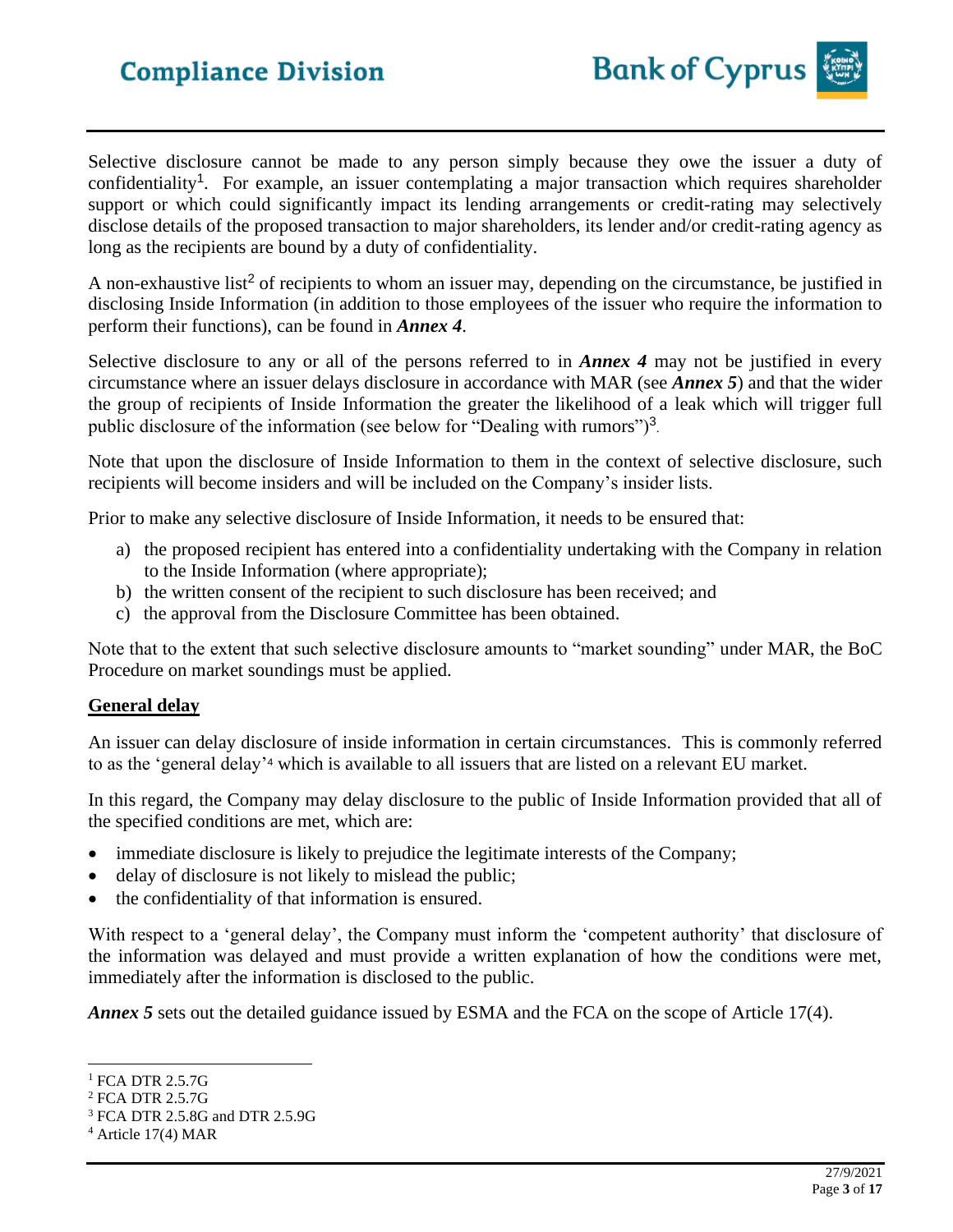

#### **Delay re: financial system stability**

Credit institutions or financial institutions such as the Company, may also delay disclosure of insider information in order to preserve the stability of the financial system<sup>5</sup>.

In this regard, the Company may delay disclosure to the public of the relevant Inside Information provided that all of the following conditions are met:

- the disclosure of the Inside Information entails a risk of undermining the financial stability of the issuer and of the financial system;
- it is in the public interest to delay the disclosure;
- the confidentiality of that information can be ensured; and
- the competent authority has consented to the delay.

To delay disclosure under Article 17(5), the Company must inform and obtain prior consent from the 'competent authority' and provide a written explanation of how the conditions are met. The assessment of those conditions should be as complete as possible to the best of the Company's knowledge. If the competent authority does not consent to a delayed disclosure, then the Company must make a disclosure immediately.

### **Competent authority**

For both Articles 17(4) and 17(5), given that the Company is dual-listed on the LSE and the CSE, the 'competent authority' for these purposes means the competent authority of the trading venue that is the 'most relevant market in terms of liquidity'.<sup>6</sup>

### **Short-term delays**

In addition,<sup>7</sup> if the Company is faced with an unexpected and significant event, a short delay may also be acceptable if it is necessary to clarify the situation.

<sup>5</sup> Article 17(5) MAR

 $6$  The technical standards for determining the "most relevant market in terms of liquidity" are not yet finalised (the RTS is made under MiFID II); according to the draft technical standards, it is determined by reference to the share's "turnover" on the relevant trading venue. The finalisation of the technical standards will need to be monitored, but in the interim should a delay of disclosure be required the Company should consult with the UK Listing Authority and CySEC.]  $7$  DTR 2.2.9G.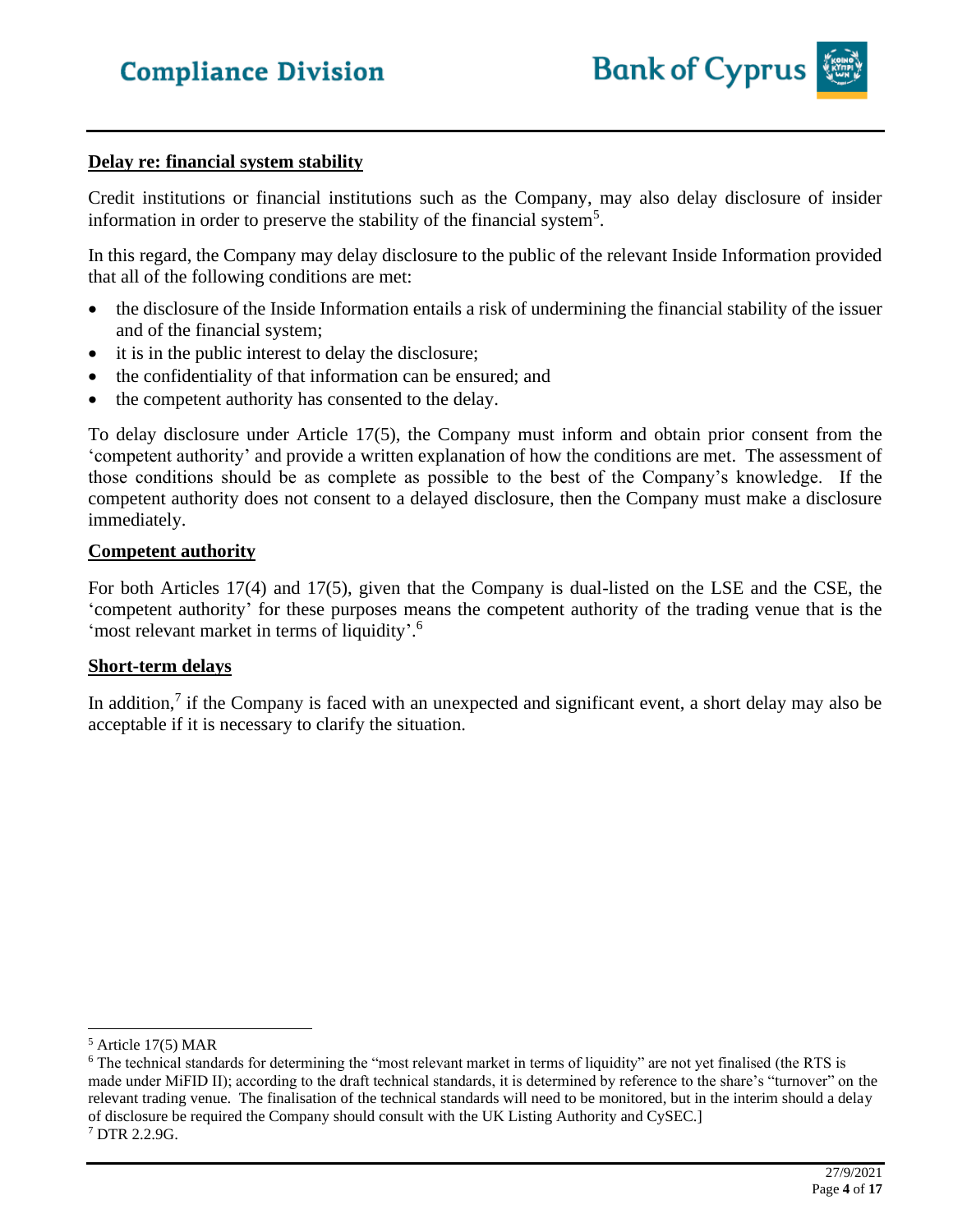

## **5. Roles & Responsibilities**

## **Disclosure Committee**

The Company and the Bank have established a committee under their respective board of directors (the "Board") consisting of at least three senior managers (the "Disclosure Committee"). The Disclosure Committee is responsible for dealing with matters discussed in this Policy (see *Annex 1*). The Disclosure Committee has delegated some of its responsibilities to the Manager Investor Relations who should act as Secretary of the Committee.

The proposed Committee should be lean and small as it comprises of Top Executives with limited availability who may need to immediately act and the Committee may invite supporting Divisions/Executives such as the Chief Risk Officer, the Director Compliance/Group Corporate Governance Compliance Officer, the Chief Legal Officer, in her dual capacity as Company Secretary (the "Disclosure Committee"). The composition will be as follows:

- a) the CEO or Deputy CEO
- b) the Executive Director Finance and
- c) Manager Investor Relations (as secretary of the Committee)

For matters of efficiency the Disclosure Committee should delegate some of its responsibilities to the Manager Investor Relations who should act as Secretary of the Committee. The Terms of Reference of the Committee must be regularly and at least annually reviewed to ensure that the Committee operates effectively and efficiently especially when rigorous decisions need to be taken.

Officers and employees of the Company and its subsidiaries must keep their Manager or Divisional Director fully and promptly informed about any transaction, development or information that could reasonably be considered as Inside Information. An officer or employee is not expected to make a judgement as to whether information is Inside Information. Rather, any project, event or change in trading at business unit level should be reported to their Manager or Divisional Director if the officer or employee believes it to be sufficiently material to the business unit concerned that an investor in the Company may want to know about it. If in any doubt, the Manager or Divisional Director should promptly notify the Manager Investor Relations.

As well as a general obligation on all officers and employees to report possible Inside Information, the Disclosure Committee may require specified officers and employees of the Group who work in areas where Inside Information may arise to monitor the information in the area and have primary responsibility for reporting possible Inside Information to the Manager Investor Relations. This may include requiring the officer or employee to report material trading changes identified during a reporting period and 'flash' numbers indicating a material divergence from expectations as soon as they are identified (and not waiting for the regular reporting point).

However, an officer or employee should not assume that someone else will make a report to the Manager Investor Relations and may, as appropriate, circumvent normal reporting lines and contact a member of the Disclosure Committee directly in emergency circumstances.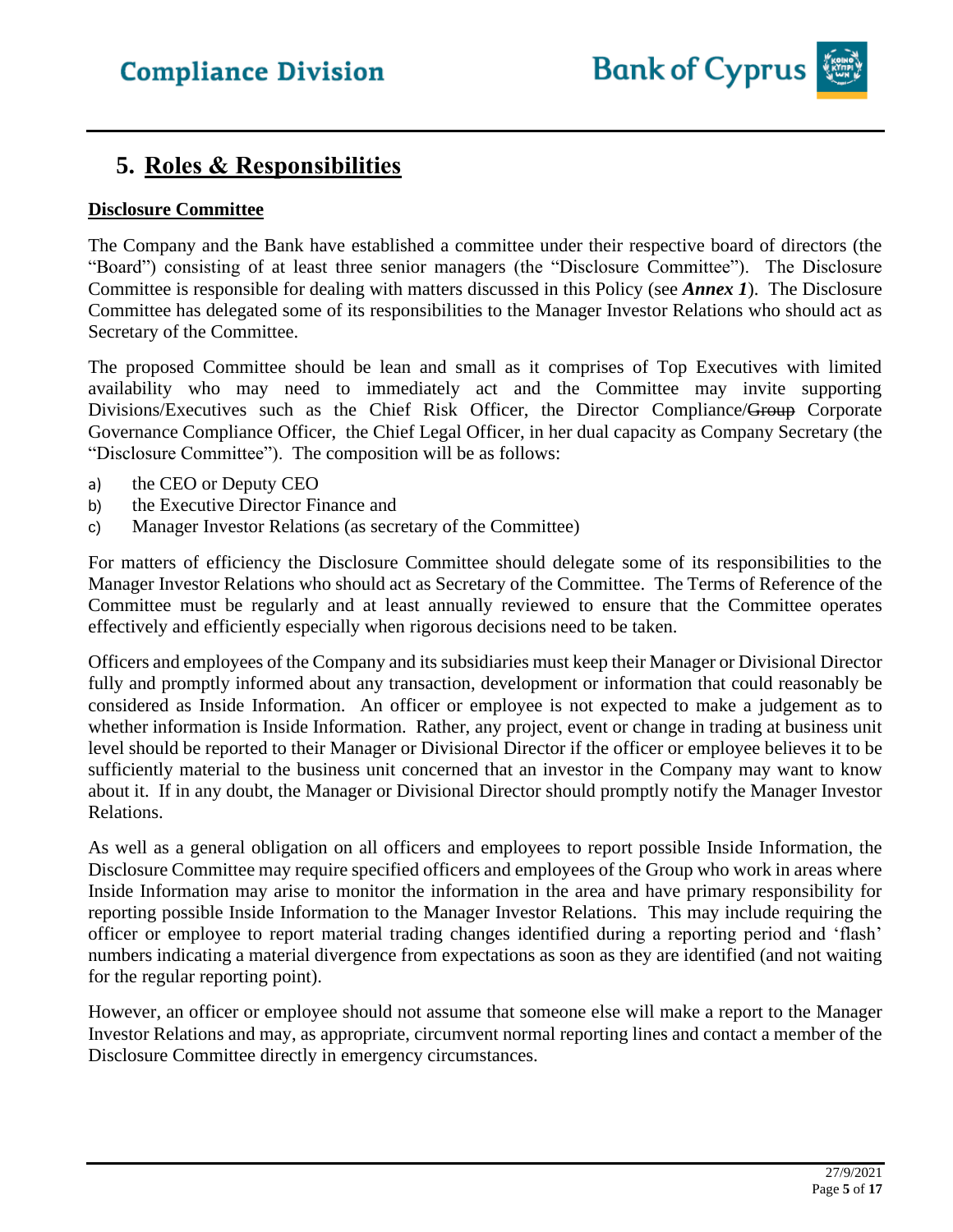In some instances, a proposal to enter into an arrangement may comprise Inside Information. Therefore, any new projects such as proposed acquisitions, disposals, joint ventures, financings etc, the agreement of which may require disclosure, should be reported to the Manager Investor Relations.

The Manager Investor Relations having received any such Inside Information shall contact the Disclosure Committee. It is the responsibility of the Disclosure Committee to assess and determine whether any given information is Inside Information as defined under MAR.

Upon receipt of any information notified to it, the Disclosure Committee, acting promptly, should reach an informed decision as to whether the information is Inside Information. In forming such a decision, the Disclosure Committee may seek advice from professional advisers. The Company must notify a regulatory information service ("RIS") as soon as possible of any inside information which directly concerns the Company and/or the Group<sup>8</sup>.

The Disclosure Committee should also reach an informed decision as to whether the Company is entitled to delay announcement of the Inside Information (see below). In forming such a decision, the Disclosure Committee may seek advice from professional advisers.

The Disclosure Committee may at any time decide to refer particular issues to the Board for its consideration provided that there is time to convene a Board meeting of the Company.

In the event that the Disclosure Committee and/or the Board are unable to reach a timely decision as to whether a disclosure obligation has arisen (for example, if there is not time to convene a Board meeting), the Executive Director Finance (or in her absence, the Deputy CEO and the Manager Investor Relations have the ultimate responsibility and authority for determining whether a disclosure obligation has arisen.

The Disclosure Committee is also responsible, amongst other things:

- To approve the announcement/disclosure of Inside Information
- Identify areas and sources from which Inside Information may arise and allocate responsibility for monitoring and reviewing these areas and sources;
- Annually or when circumstances determine, to review this Policy;

The Company should establish effective arrangements to prevent access to Inside Information to persons other than those who require it for the exercise of their function within the Group.<sup>9</sup> Officers and employees with access to Inside Information should ensure that such information is properly stored and managed to ensure that there is no unauthorised access to the Inside Information.

The Company is required to compile a list of persons (including officers, employees and persons/advisers acting on the Company's behalf) with access to Inside Information. The insider list must be prepared in accordance with the format and content requirement of MAR. Details of the Group's procedures and policy for the insider list can be found in the 'Group Policy on Transactions on BoC Financial Instruments by Persons in Possession of Inside Information (Market Abuse)'.

Only members of the Disclosure Committee may authorise the disclosure of Inside Information unless they have delegated this authority. No other officer or employee of the Group is permitted, without having obtained prior approval or delegation from the Disclosure Committee, to disclose Inside Information on

<sup>8</sup> MAR, DTR2 and DTR6

<sup>9</sup> DTR 2.6.1G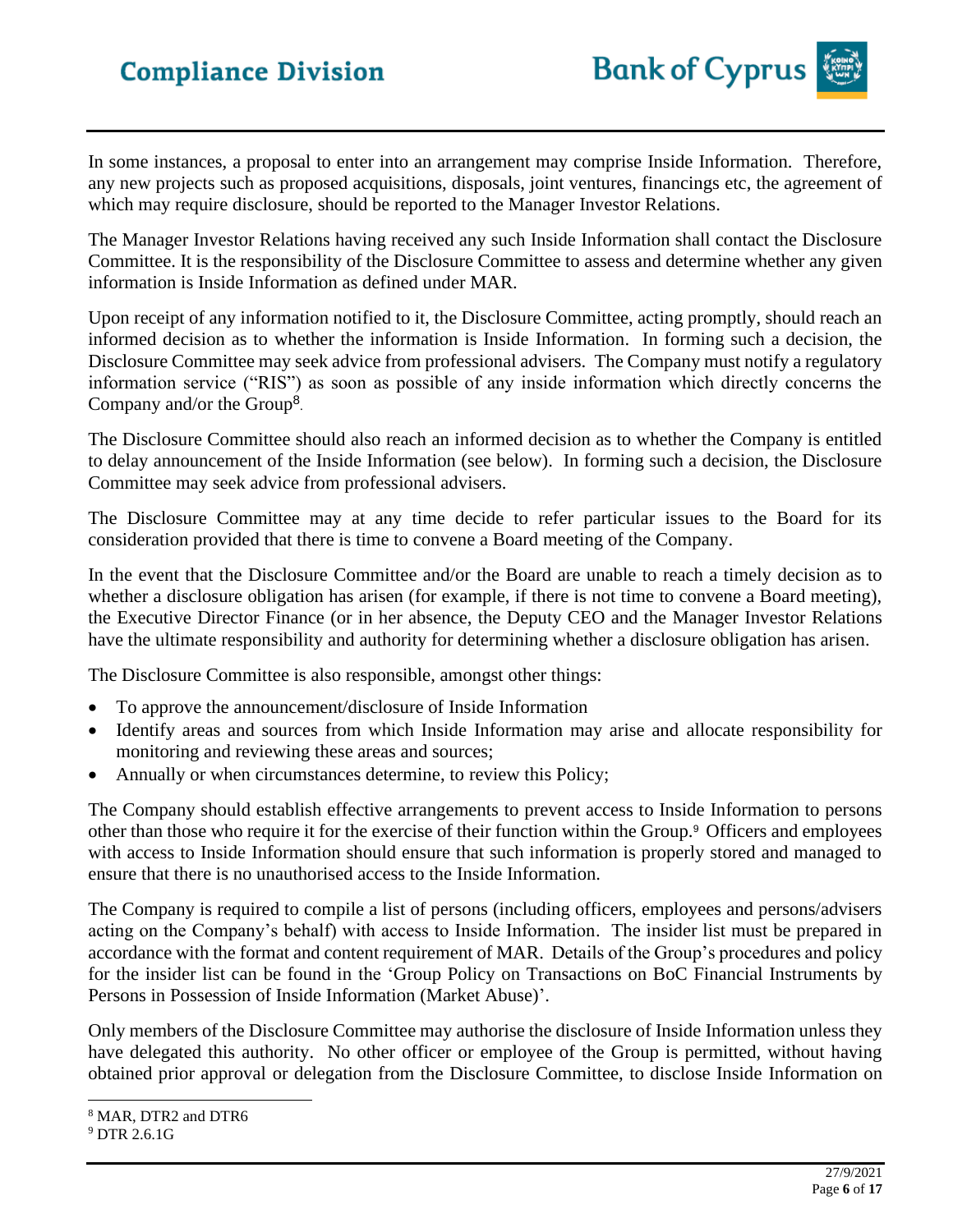

behalf of the Company to other employees, the public or any third party (such as shareholders, analysts, the media) or otherwise.

### **Holding announcements**

Where the Company delays the disclosure of inside information, the Company should prepare a holding announcement to be disclosed in the event of an actual or likely breach of confidentiality or where the Company believes that there is a danger of inside information leaking before the unexpected event can be clarified. Such a holding announcement should include the details as specified by the FCA, namely, as much detail of the subject matter as possible; the reasons why a fuller announcement cannot be made; and an undertaking to announce further details as soon as possible.

If the Company is unable to make a holding announcement when the situation arises (e.g. confidentiality has been breached), the Board may, where appropriate, consider to have the trading of the Company's shares suspended until it is in a position to make an announcement.<sup>10</sup>

### **Inadvertent disclosures**

In the event of an inadvertent disclosure of Inside Information, a member of the Disclosure Committee should be contacted immediately. The Disclosure Committee must then assess whether an announcement is required.

#### **Dealing with rumours**

The Disclosure Committee through the Manager Investor Relations shall assess whether market rumours or press speculation give rise to a disclosure obligation. Where the rumour or speculation is largely accurate and the information underlying the rumour is Inside Information, then it is likely that there has been a breach of confidence and the immediate disclosure of the Inside Information to the market will be required.

Knowledge that<sup>11</sup> press speculation or market rumour is false may not amount to Inside Information and that if it does amount to Inside Information, there may be cases where an issuer would be able to delay disclosure (see above).

Accordingly, where market rumours or speculation are unfounded or where there has been no response by the market to such rumours or speculation, the Company can, in general, issue a "no comment" response to any enquiries. Where appropriate, enquiries should always be met with a "no comment" response, pending a review of the situation by the Disclosure Committee.

### **Publication of inside information on website**

The Disclosure Committee through the Manager Investor Relations shall ensure that each announcement of Inside Information is posted onto the Company's website as soon as practicable. The Company must, at least for a period of 5 years following publication, maintain all such information on its website.

### **Communications with employees**

<sup>11</sup> DTR 2.7.2G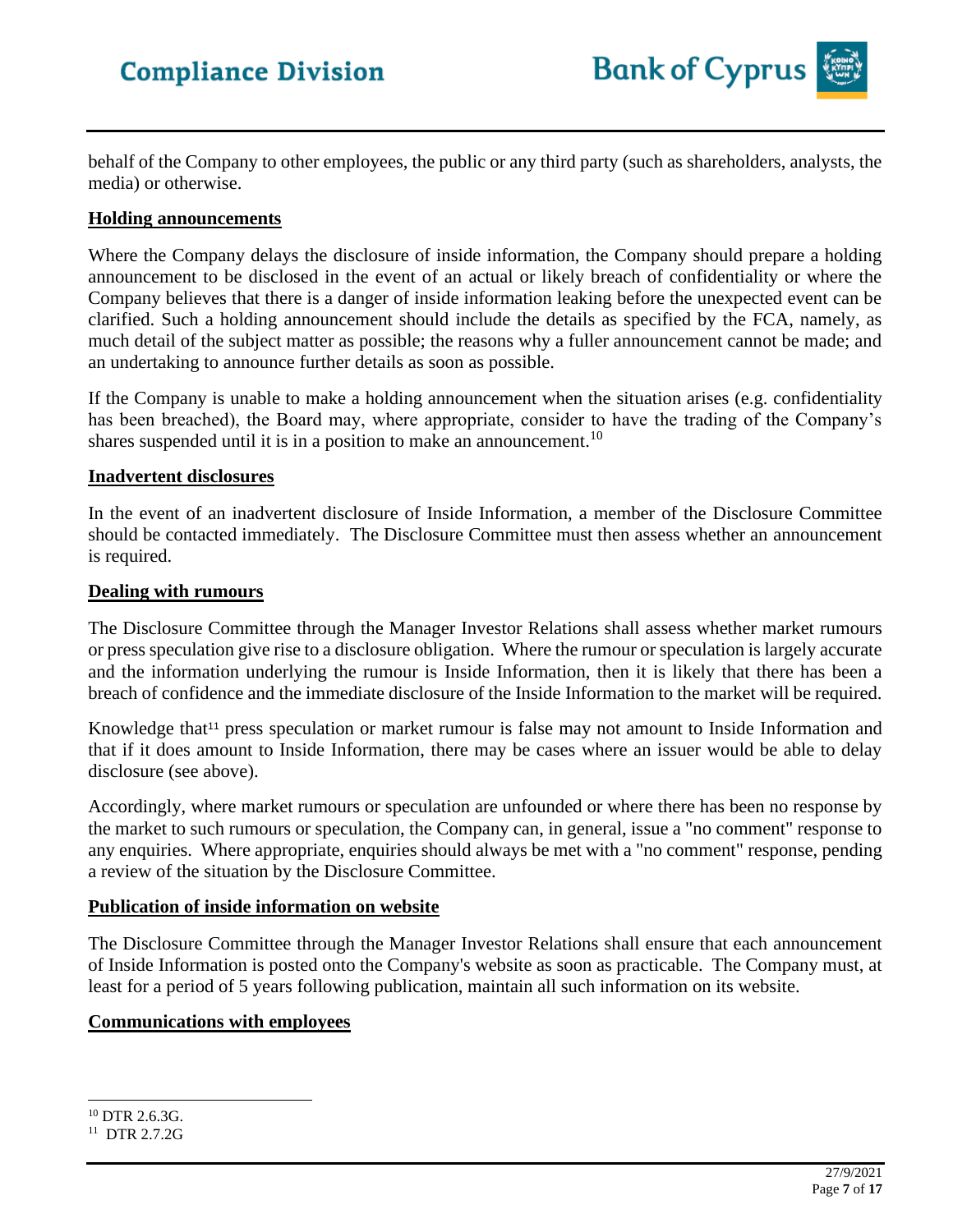Employees must not be selectively pre-briefed about Inside Information, unless disclosure of such information to them is necessary for the performance of their duties (in which case such employees should be placed on the Insider Lists maintained by the Company and must acknowledge their duties and responsibilities as persons in receipt of Inside Information).

Prior to its release to the market, Inside Information must not be released to employees (whether by means of an employee update, internal briefing or other means), save in the circumstances referred to above.

### **Communication with third parties (analysts, shareholders and the media)**

In the event that an officer or employee of the Group receives a request from an analyst or other member of the investment community for guidance in relation to his/her report, model, estimates and/or projections (or similar) in relation to the Company or the Group, such officer or employee is not permitted to authorize or otherwise endorse such person's commentary, estimates and/or projections (whether specific or otherwise) or conclusions contained therein. Any such request shall be notified to the Manager Investor Relations.

Where an analyst submits a draft report or model to an officer or employee of the Group for review, such report or model shall be provided without delay through the Manager Investor Relations to the Disclosure Committee for their review. It shall be the decision of the Disclosure Committee whether or not to provide a response.

The Disclosure Committee is permitted to provide corrective information to analysts where factual errors are contained in their reports or models, but only to the extent that such corrective information is already in the public domain or is otherwise not Inside Information.

Unless otherwise agreed in advance by the Disclosure Committee, no less than two representatives of the Company must participate in all meetings and conference calls with analysts, shareholders and the media. Such representatives must ensure that an accurate record of all discussions is kept. A copy of such record shall be provided to the Disclosure Committee as soon as possible following each meeting and conference call.

The names of the representatives shall be approved by the Disclosure Committee.

Prior to a meeting or a conference call, the two representatives must meet with the Manager Investor Relations (authorized by the Disclosure Committee) to discuss the extent and nature of information they can communicate (in the event that the Manager Investor Relations will not participate in the call).

The Company itself may periodically arrange meetings with analysts in order to enable the Company to make presentations on the performance of the Group and engage with analysts in more in-depth discussions. Inside Information may not be disclosed to analysts at such meetings unless such Inside Information has been announced to the market via a RIS in advance of the meeting.

Please also see "Selective disclosure" above.

Note that to the extent that such meetings/discussions amount to "market sounding" under MAR, the BOC procedure on market soundings must be complied with.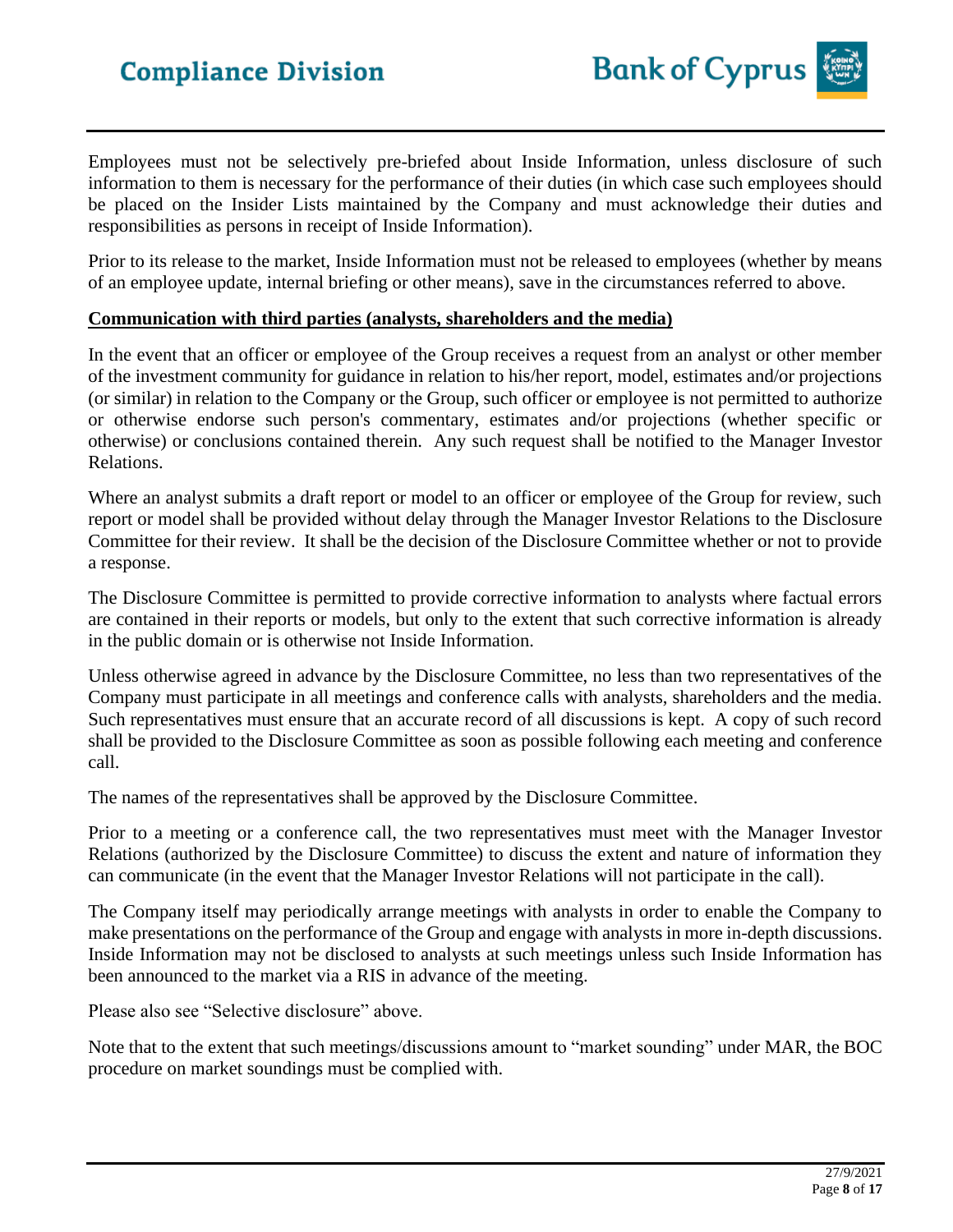## **RESPONSIBILITIES IN RELATION TO DISCLOSURES**

| <b>Board</b><br>of <sub>l</sub><br><b>Directors</b><br><b>Disclosure</b><br><b>Committee</b> | The Board (acting through the Disclosure Committee) will carefully and continuously<br>monitor whether changes in the circumstances of the Group are such that an<br>announcement obligation has arisen under MAR.<br>The overall responsibility for compliance with the Company's disclosure obligations<br>rests with the Board.<br>Please see above Section 5.                                                                                                                                                                                                                                                                                                                                                                                                                                                                                                                                                                  |
|----------------------------------------------------------------------------------------------|------------------------------------------------------------------------------------------------------------------------------------------------------------------------------------------------------------------------------------------------------------------------------------------------------------------------------------------------------------------------------------------------------------------------------------------------------------------------------------------------------------------------------------------------------------------------------------------------------------------------------------------------------------------------------------------------------------------------------------------------------------------------------------------------------------------------------------------------------------------------------------------------------------------------------------|
| <b>Company</b><br><b>Secretary</b>                                                           | The Company Secretary will notify the Manager Investor Relations of any Board<br>decisions that require an announcement and participate in the Committee in her dual<br>role as Chief Legal Officer.                                                                                                                                                                                                                                                                                                                                                                                                                                                                                                                                                                                                                                                                                                                               |
| <b>Investor</b><br><b>Relations</b><br><b>Department</b>                                     | Investor Relations Department, in close co-operation with Executive Director Finance,<br>ensures that the investing public has a clear view of the financial position of the Bank,<br>its strategy and future prospects and to maintain the expectations of investors as close<br>as possible to the reality of the Group                                                                                                                                                                                                                                                                                                                                                                                                                                                                                                                                                                                                          |
| <b>Manager</b><br><b>Investor</b><br><b>Relations</b>                                        | The Manager Investor Relations will act as the contact person for the officers and<br>employees of the Group that may have information that may constitute Inside<br>Information and will inform the Disclosure Committee who will reach a decision as to<br>its announcement.                                                                                                                                                                                                                                                                                                                                                                                                                                                                                                                                                                                                                                                     |
| <b>Compliance</b><br><b>Division</b>                                                         | Compliance Division monitors the adherence to the Policy and ensures obligations<br>under MAR are met in a timely manner.<br>Additionally, the Director Compliance may act as observer to the Committee meetings.                                                                                                                                                                                                                                                                                                                                                                                                                                                                                                                                                                                                                                                                                                                  |
| <b>Executive</b><br><b>Director</b><br><b>Finance</b>                                        | The Executive Director Finance will participate as a member of the Committee.                                                                                                                                                                                                                                                                                                                                                                                                                                                                                                                                                                                                                                                                                                                                                                                                                                                      |
| <b>Members of</b><br><b>Staff</b>                                                            | It is the responsibility of all officers and employees of the Company and its subsidiaries<br>who have access to Inside Information that has not been generally disclosed, whether<br>they are insiders or not, to ensure that they are at all times fully aware of and in full<br>compliance with, the law governing corporate disclosure and the requirements of the<br>Company's Policy.<br>To ensure the confidentiality of the material circumstances or Inside Information until<br>they are disclosed to the public, the Bank employees who have access to insider<br>information are informed on their responsibilities arising from the legislation.<br>Officers and employees of the Company and its subsidiaries must keep their Manager<br>or Divisional Director fully and promptly informed about any material transaction,<br>development or information that could reasonably be considered as Inside Information. |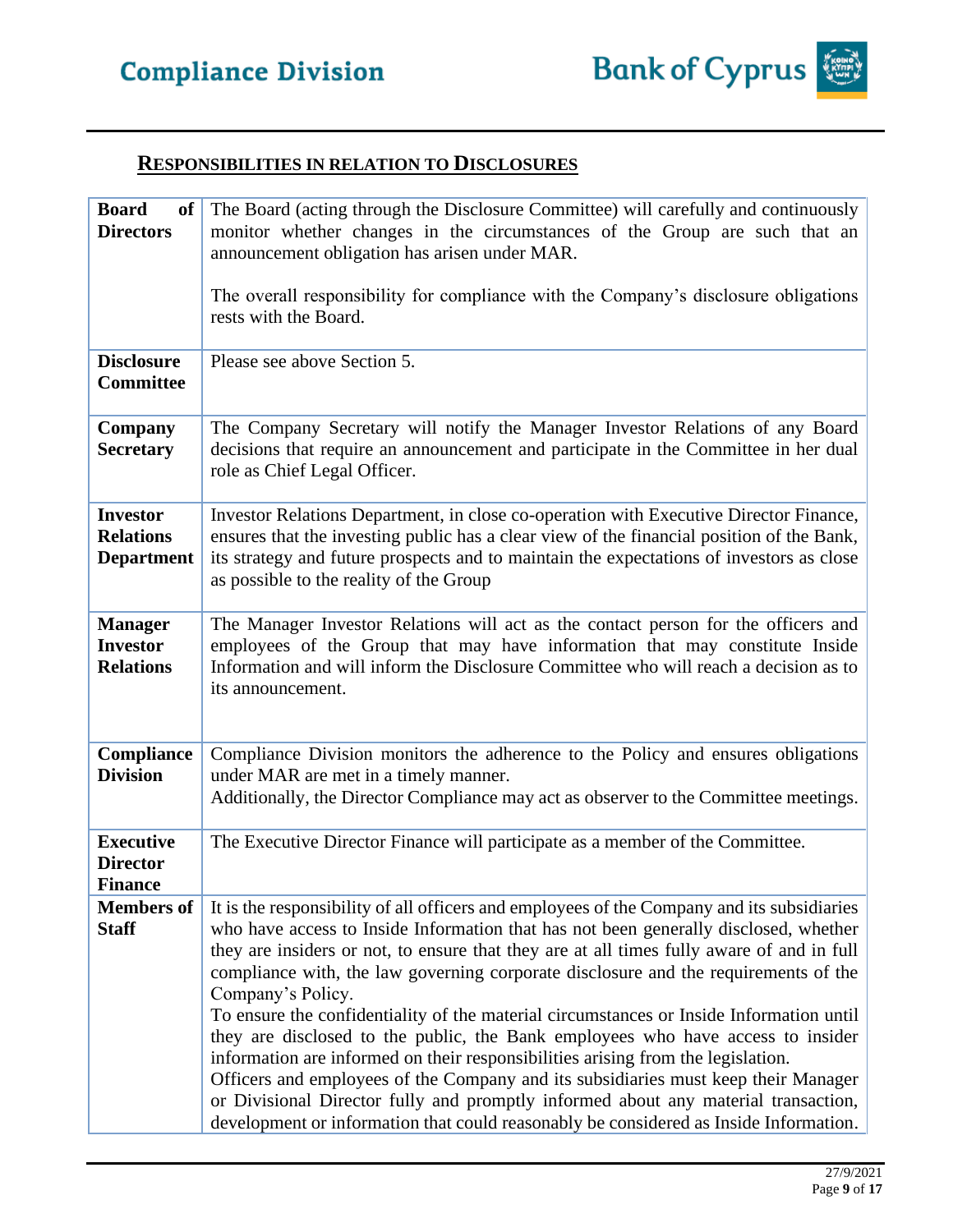Managers and /or Divisional Directors should in their turn inform the Manager Investor Relations in such a case.

Ad hoc incidents involving compliance violations, irrespective of materiality to the Group should be immediately reported to Compliance Division and local compliance function.

## **6. Supporting Procedures**

In order to protect against selective disclosure, the following procedures should be followed where it is reasonable and practical to do so:

(a) company spokespersons, who are participating in shareholder meetings, news conferences, analysts' conferences, private meetings with analysts, industry conferences and on-line conferences and in other circumstances where an oral or written statement may become generally disclosed, should script their comments and prepare answers to anticipated questions in advance of the meeting or conference; and

(b) the scripts should be reviewed by the Committee (or by at least one member of the Committee other than the spokesperson).

Where selective disclosure has occurred, the Committee should consider whether it is practical to contact the parties to whom the Inside Information was disclosed and inform them:

(a) that the relevant information is undisclosed Inside Information; and

(b) that they have a legal obligation until the information is generally disclosed not to disclose the information to others or to trade in securities of the Company, or the securities of any other issuer that is affected by the Inside Information.

The Procedure on market soundings (Market Abuse) must be applied.

## **7. Supporting Policies**

i. Transactions in BoC Financial Instruments by Persons in Possession of Inside Information (Market Abuse)

*The information contained on this website is provided only as general information. The material on this website is owned by Bank of Cyprus Holdings Plc.*

*While Bank of Cyprus Holdings Plc endeavors to keep information up to date, it makes no representations or warranties of any kind, express or implied, about the completeness accuracy, suitability or availability with respect to the information contained on the website for any purpose. Any reliance you place on such information is therefore strictly at your own risk.* 

*In no event will Bank of Cyprus Holdings Plc be liable for any loss or damage including without limitation, indirect or consequential loss of damage, or any loss or damage whatsoever arising out of, or in connection with the use of this website's information.*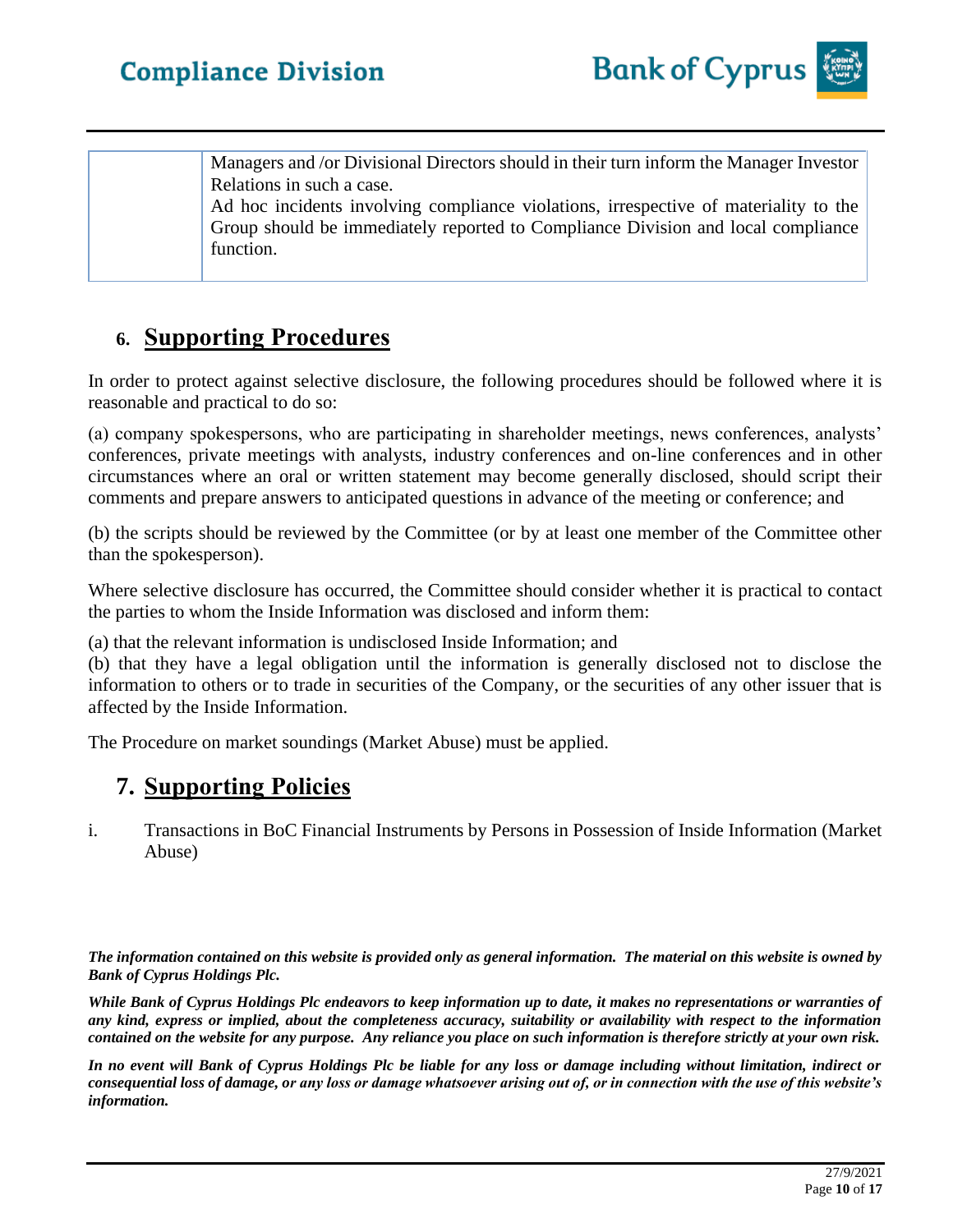

### **ANNEX 2 EXAMPLEs OF POTENTIAL INSIDE INFORMATION**

Under the pre-MAR market abuse regime, the Committee of European Securities Regulators ("**CESR**") in its guidance on the then Market Abuse Directive 2003/6/EC ("**MAD**") provided a non-exhaustive, indicative list of events that might constitute inside information. CESR has been replaced by ESMA (as from 1 January 2011) and MAR has repealed MAD.

However, given the definition of "inside information" remains essentially the same under the previous MAD and the current MAR, the list issued by CESR should still be helpful in assessing Inside Information. Note that this list is no longer official guidance from ESMA and should only be used as reference.

The CESR list contains the following examples that may potentially constitute inside information.

*Information directly concerning the issuer:*

- (1) Information directly concerning the issuer.
- (2) Changes in control and control agreements.
- (3) Changes in management and supervisory boards.
- (4) Changes in auditors or any other information related to the auditors' activity.
- (5) Operations involving the capital or the issue of debt securities or warrants to buy or subscribe securities.
- (6) Decisions to increase or decrease share capital.
- (7) Mergers, splits and spin-offs.
- (8) Purchase or disposal of equity interests or other major assets or branches of corporate activity.
- (9) Restructurings or reorganizations that have an effect on the issuer's assets and liabilities, financial position or profits and losses.
- (10) Decisions concerning buy-back programs or transactions in other listed financial instruments.
- (11) Changes in the class rights of the issuer's own listed shares.
- (12) Filing of petitions in bankruptcy or the issuing of orders for bankruptcy proceedings.
- (13) Legal disputes.
- (14) Revocation or cancellation of credit lines by one or more banks.
- (15) Dissolution or verification of a cause of dissolution.
- (16) Changes in asset value.
- (17) Insolvency of relevant debtors.
- (18) Reduction of real properties' values.
- (19) Physical destruction of uninsured goods.
- (20) New licenses, patents, registered trademarks.
- (21) Decrease or increase in value of financial instruments in portfolio.
- (22) Decrease in value of patents or rights or intangible assets due to market innovation.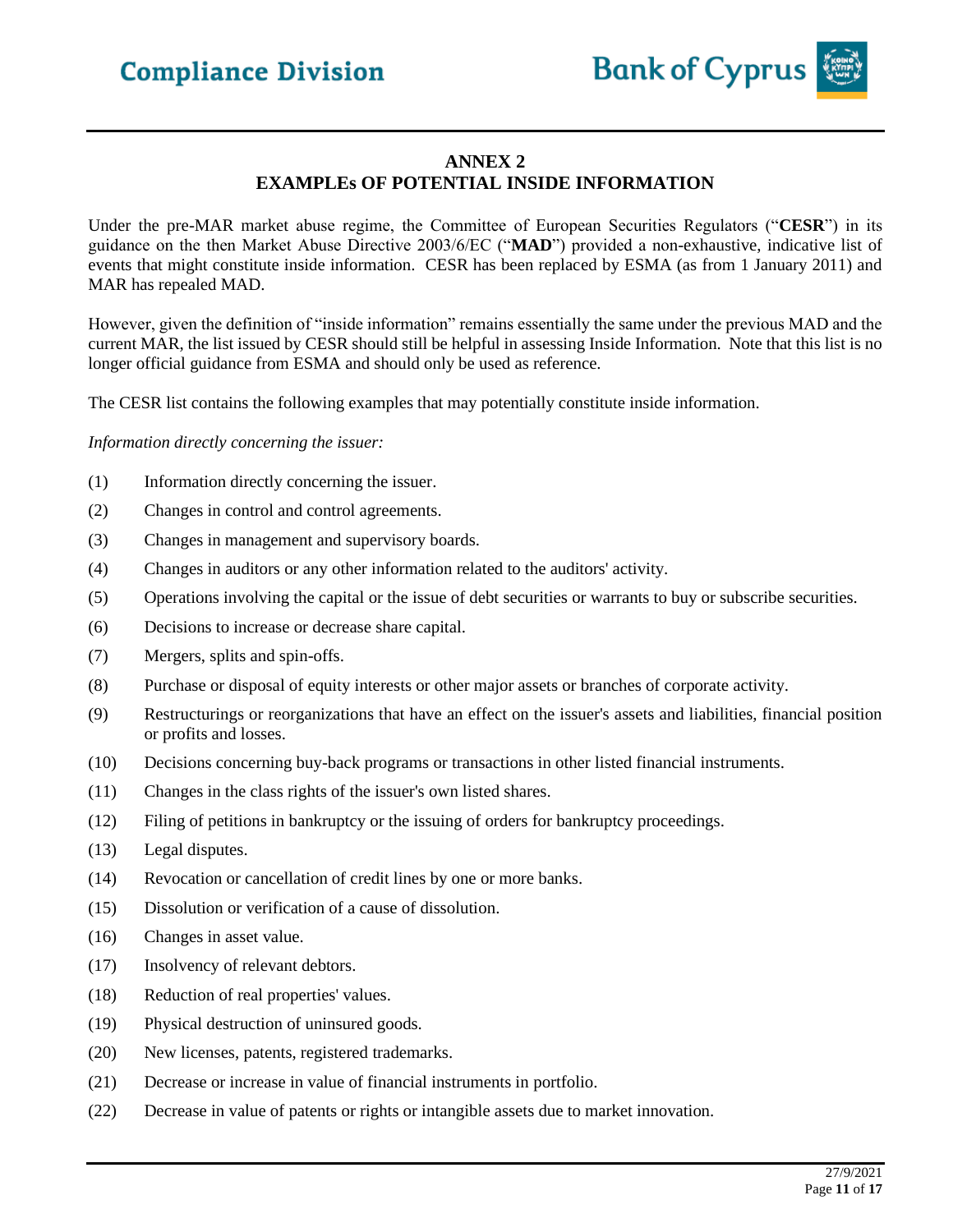# **Compliance Division**



- (23) Receiving acquisition bids for relevant assets.
- (24) Innovative products or processes.
- (25) Serious product liability or environmental damages cases.
- (26) Changes in expected earnings or losses.
- (27) Relevant orders received from customers, their cancellation or important changes.
- (28) Withdrawal from or entering into new core business areas.
- (29) Relevant changes in the investment policy of the issuer.
- (30) Ex-dividend date, dividend payment date and amount of the dividend; changes in dividend policy payment.

*Information relating indirectly to issuers or financial instruments*:

- (31) Data and statistics published by public institutions disseminating statistics.
- (32) The coming publication of rating agencies' reports, research, recommendations or suggestions concerning the value of listed financial instruments.
- (33) Central bank decisions concerning interest rates.
- (34) Government decisions concerning taxation, industry regulation, or debt management.
- (35) Decisions concerning changes in the governance rules of market indices.
- (36) Regulated and unregulated markets' decisions concerning rules governing the markets.
- (37) Competition and market authorities' decisions concerning listed companies.
- (38) Relevant orders by government bodies, regional or local authorities or other public organisations.
- (39) A change in trading mode (for example, information relating to knowledge that an issuer's financial instruments will be traded in another market segment, such as a change from continuous trading to auction trading) or a change of market maker or dealing conditions.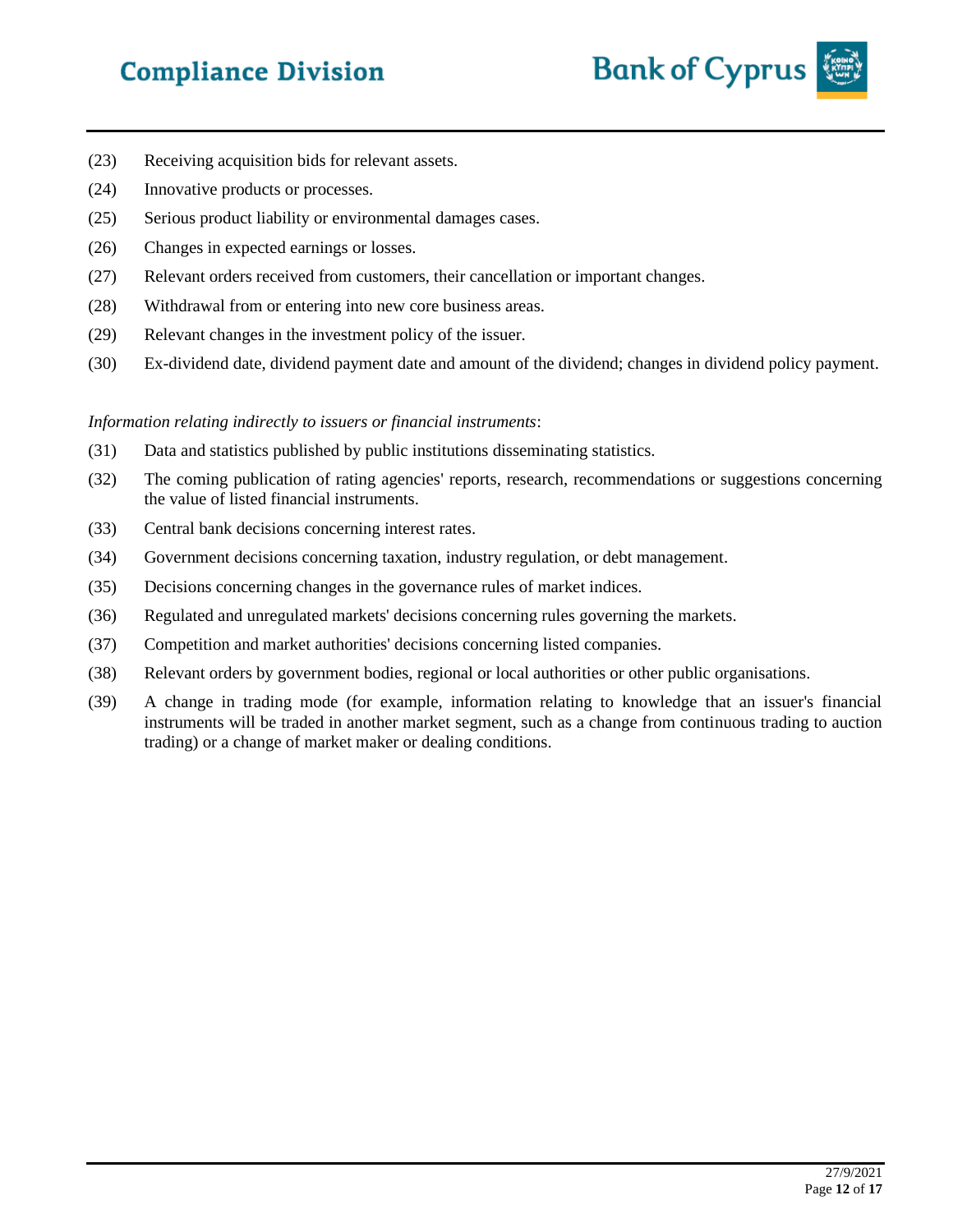![](_page_12_Picture_1.jpeg)

## **ANNEX 3**

## **EXAMPLES OF INFORMATION LIKELY TO USED BY A REASONABLE INVESTOR**

The FCA has provided a non-exhaustive list of information that is likely to be considered relevant to a reasonable investor's decision; this includes information which affects:

- a) The assets and liabilities of the issuer;
- b) The performance, or the expectation of the performance, of the issuer's business;
- c) The financial condition of the issuer;
- d) The course of the issuer's business;
- e) Major new developments in the business of the issuer; or
- f) Information previously disclosed to the market

Additionally it has provided some factors (See DTR 2.2.5G) that may be considered when assessing whether the information in question would be likely to be used by a reasonable investor as part of the basis of his investment decisions:

- a) The significance of the information in question will vary widely from issuer to issuer, depending on a variety of factors such as the issuer's size, recent developments and the market sentiment about the issuer and the sector in which it operates; and
- b) The likelihood that a reasonable investor will make investment decisions relating to the relevant financial instrument to maximize his economic self-interest.

The FCA (DTR 2.2.4G) has stated that in determining whether information would be likely to have a significant effect on the price of financial instruments, an issuer should be mindful that there is no figure (percentage change or otherwise) that can be set for any issuer when determining what constitutes a significant effect on the price of the financial instruments as this will vary from issuer to issuer.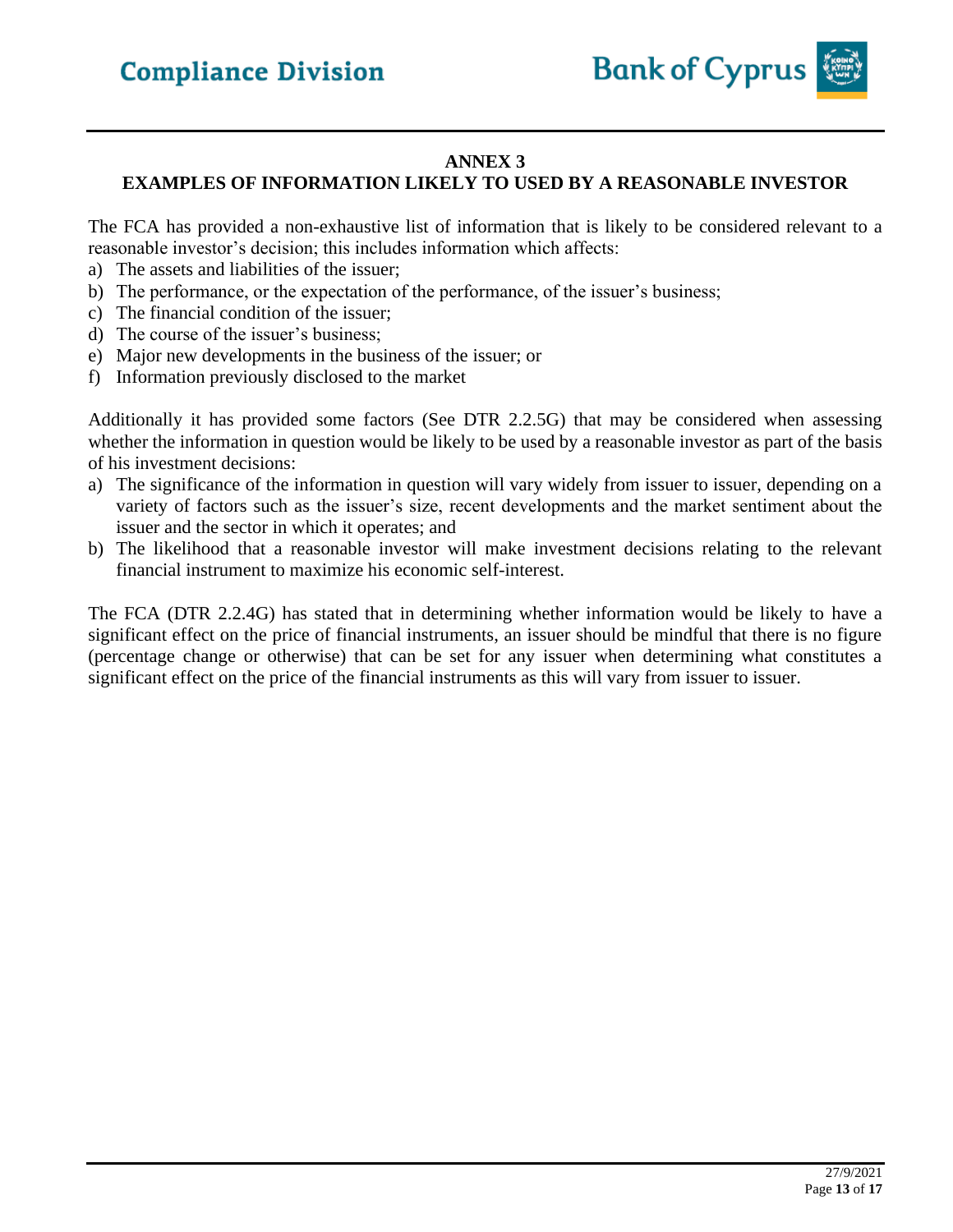![](_page_13_Picture_1.jpeg)

### **ANNEX 4**

## **EXAMPLES OF RECIPIENTS TO WHOM INFORMATION MAY BE DISCLOSED**

The FCA has provided a non-exhaustive list (See DTR 2.5.7G) of recipients to whom an issuer may, depending on the circumstances, be justified in disclosing Inside Information (in addition to those employees of the issuer who require the information to perform their functions), which includes:

- (a) the issuer's advisers and advisers of any other persons involved in the matter in question;
- (b) persons with whom the issuer is negotiating, or intends to negotiate, any commercial financial or investment transaction (including prospective underwriters or placees of the financial instruments of the issuer);
- (c) employee representatives or trade unions acting on their behalf;
- (d) any government department, statutory or regulatory body or authority;
- (e) major shareholders of the issuer;
- (f) the issuer's lenders; and
- (g) credit-rating agencies.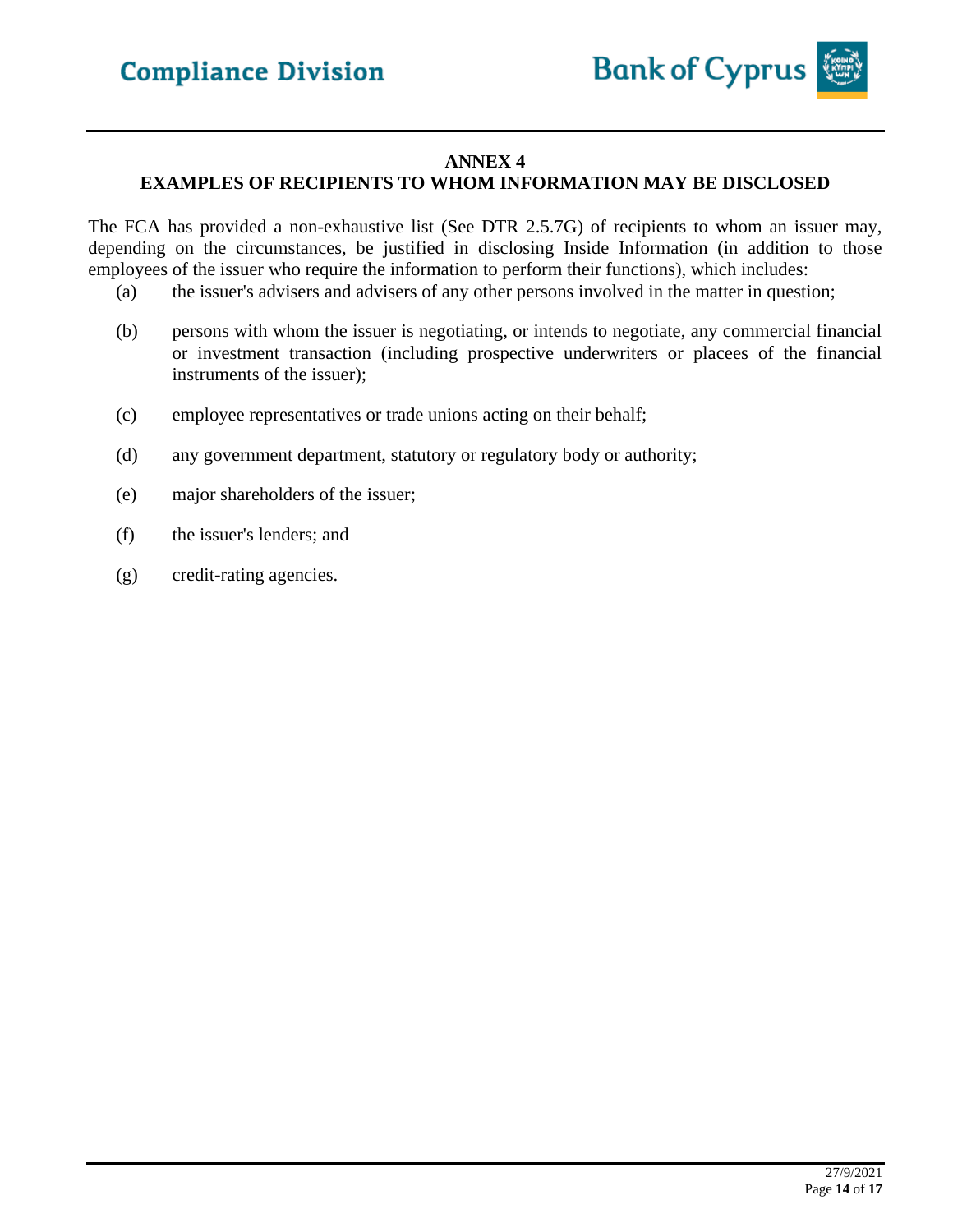![](_page_14_Picture_1.jpeg)

## **ANNEX 5 DELAY DISCLOSURE UNDER ARTICLE 17(4)**

### **ESMA Guidelines**

ESMA has issued guidelines<sup>12</sup> on the interpretation of "legitimate interest" and "mislead the public" used in Article 17(4) MAR with respect to a delay in disclosing Inside Information (see Part D paragraphs 25(a) and 25(b) of this Policy).

#### *Legitimate interest*

The cases where immediate disclosure of the inside information is likely to prejudice an issuer's (here, the Company) "legitimate interests" could include but are not limited to the following circumstances:

- a) the issuer is conducting negotiations, where the outcome of such negotiations would likely be jeopardised by immediate public disclosure. Examples of such negotiations may be those related to mergers, acquisitions, splits and spin-offs, purchases or disposals of major assets or branches of corporate activity, restructurings and reorganisations;
- b) the financial viability of the issuer is in grave and imminent danger, although not within the scope of the applicable insolvency law, and immediate public disclosure of the inside information would seriously prejudice the interests of existing and potential shareholders by jeopardising the conclusion of the negotiations designed to ensure the financial recovery of the issuer;
- c) the inside information relates to decisions taken or contracts entered into by the management body of an issuer which need, pursuant to national law or the issuer's bylaws, the approval of another body of the issuer, other than the shareholders' general assembly, in order to become effective, provided that:
- d) immediate public disclosure of that information before such a definitive decision would jeopardise the correct assessment of the information by the public; and
- e) the issuer arranged for the definitive decision to be taken as soon as possible;
- f) the issuer is planning to buy or sell a major holding in another entity and the disclosure of such an information would likely jeopardise the implementation of such plan; and
- g) a transaction previously announced is subject to a public authority's approval, and such approval is conditional upon additional requirements, where the immediate disclosure of those requirements will likely affect the ability for the issuer to meet them and therefore prevent the final success of the deal or transaction.

#### *Mislead the public*

The situations in which a delay of disclosure of inside information is likely to mislead the public includes at least the following circumstances:

- h) the inside information whose disclosure the issuer intends to delay is materially different from the previous public announcement of the issuer on the matter to which the inside information refers to;
- i) the inside information whose disclosure the issuer intends to delay relates to the fact that the issuer's financial objectives are not likely to be met, where such objectives were previously publicly announced; or
- j) the inside information whose disclosure the issuer intends to delay is in contrast with the market's expectations, where such expectations are based on signals that the issuer has previously sent to the market, such as interviews, roadshows or any other type of communication organised by the issuer or with its approval.

<sup>12</sup> *MAR Guidelines – Delay in the Disclosure of Inside Information* (ESMA 2016/1478)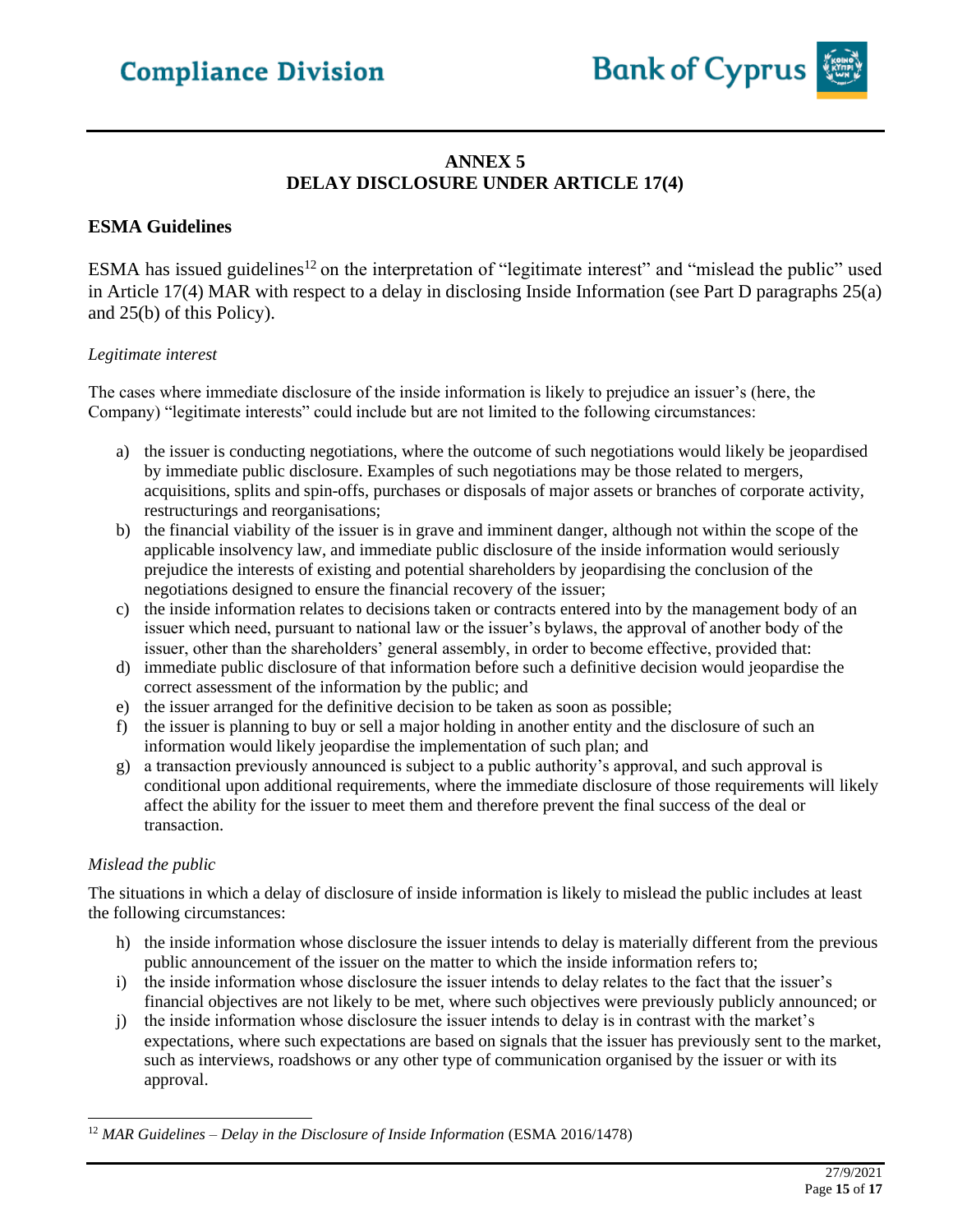![](_page_15_Picture_1.jpeg)

### **FCA Guidance**

The FCA has also issued guidance on the meaning of "legitimate interest". The FCA has stated<sup>13</sup> that, for these purposes, "legitimate interest" may relate to the circumstances where negotiations are in course, or related elements where the outcome or normal pattern of those negotiations would be likely to be affected by public disclosure. In particular, in the event that the financial viability of the issuer is in grave and imminent danger, although not within the scope of the applicable insolvency law, public disclosure of information may be delayed for a limited period where such a public disclosure would seriously jeopardise the interests of existing and potential shareholders by undermining the conclusion of specific negotiations designed to ensure the long term financial recovery of the issuer.

Moreover, the FCA has further stated<sup>14</sup> that an issuer may not delay public disclosure of the fact that it is in financial difficulty or of its worsening financial condition and is limited to the fact or substance of the negotiations to deal with such a situation; nor may it delay disclosure of Inside Information on the basis that its position in subsequent negotiations to deal with the situation will be jeopardised by the disclosure of its financial condition.

<sup>13</sup> DTR 2.5.3G. <sup>14</sup> DTR 2.5.4G.